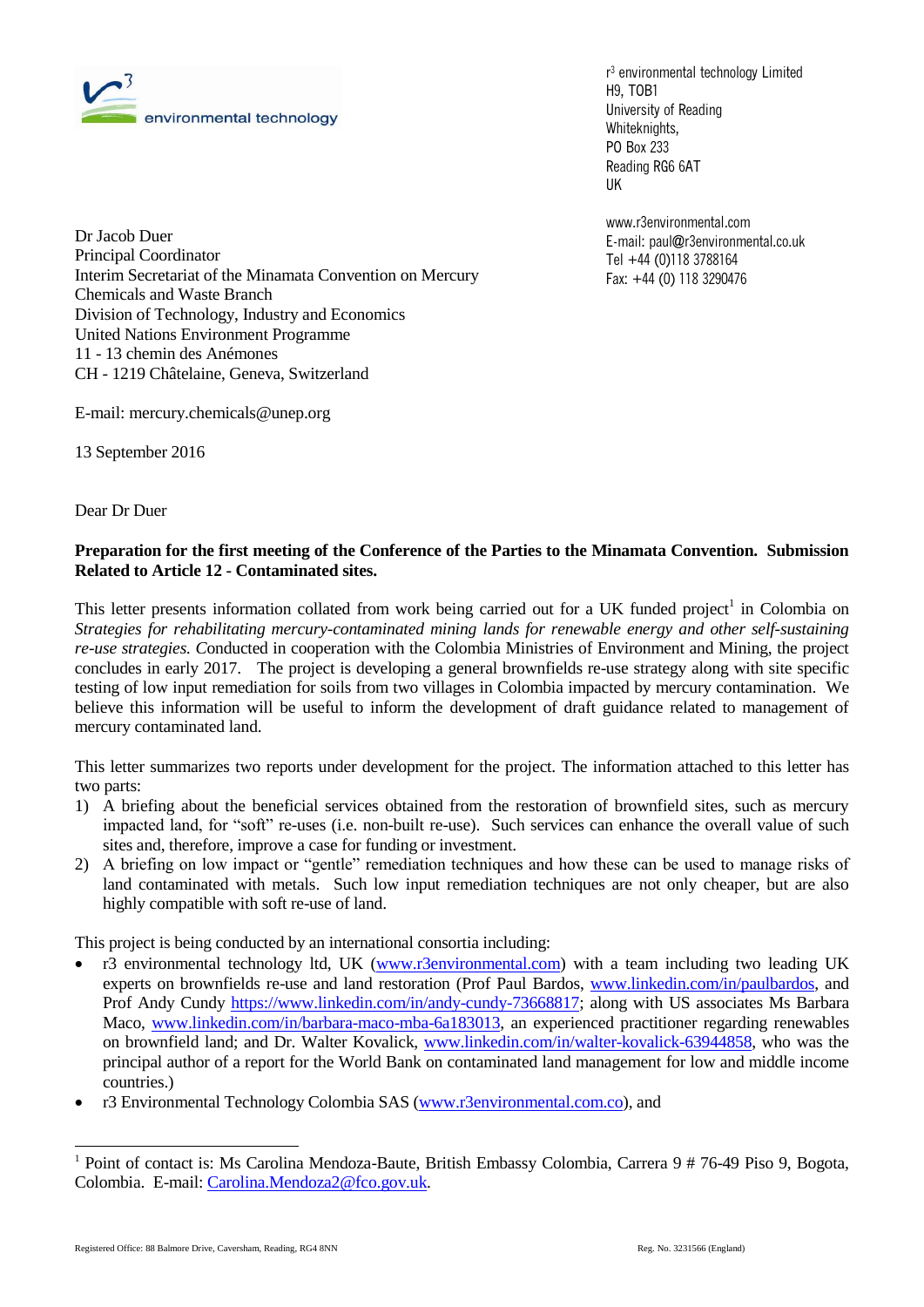

- Land Trust, UK [\(www.thelandtrust.org.uk\)](http://www.thelandtrust.org.uk/) a charity set up by government to support community led re-use of long term brownfield sites in the UK; and
- C-CURE Solutions Ltd [\(www.ccuresolutions.com\)](http://www.ccuresolutions.com/) a spin out company from two UK research establishments which has developed innovative, low input remediation technologies based on biochar.

On behalf of the project team, I hope that this information is of interest to the Conference of the Parties. Please identify the UK Foreign Commonwealth Office Colombia project and our team in any citations.

In 2017, we will provide you with a formal project report including citations about the technology trials and the framework guidance which we are developing. We believe this final report is likely to be of interest to the upcoming conference in 2017. We hope to be continuing our initiative in the field in Colombia next year if we can make suitable proposals for funding.

In the interim, if you have any questions, on behalf of our team, please do not hesitate to contact me.

Yours sincerely

*Fords* 

Prof Paul Bardos Project Leader.

Encl: technical annexes.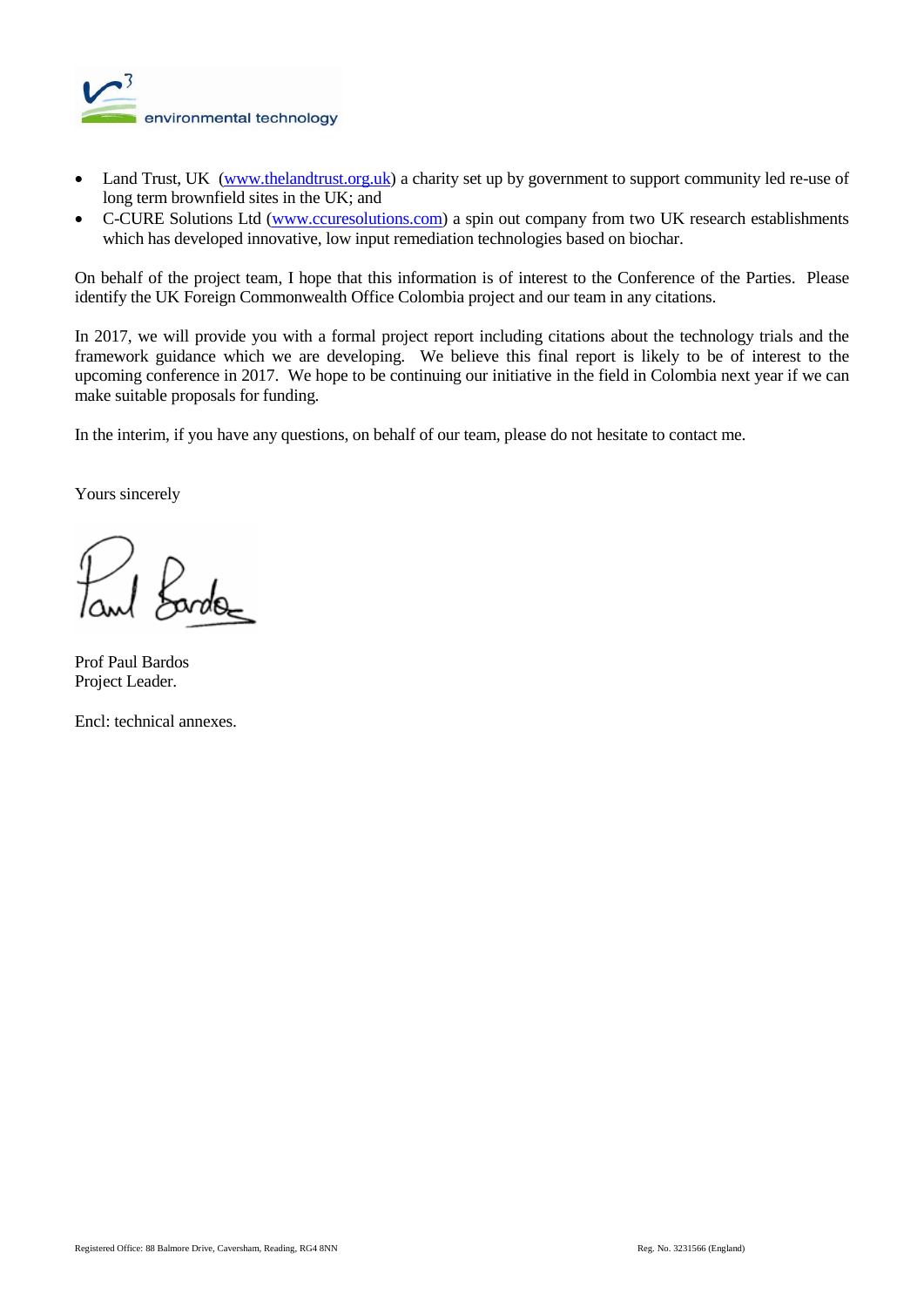

# **Annex 1 Soft Re-Use of Mercury Impacted Land**

Brownfields re-use is considered "hard" for purposes such as for housing, business parks or infrastructure. Alternatively, there are "soft" end uses, such as for green space or renewable energy purposes such as the production of biomass. Soft re-uses are those where the soil remains unsealed and its functionality is either maintained or enhanced (Cundy *et al.* 2013). Most attention tends to be paid to built re-use. However, built re-use is seldom likely to be a viable proposition for land affected by mining in Colombia which could be remote from settlement or in areas of limited economic demand for hard re-use options. However, soft end uses can provide services from a restoration project. Depending on design, some examples of these "project services" are:

- Provision of open space such as parkland, for local communities, which brings benefits for well-being, health, leisure and a sense of place;
- Providing green infrastructure and services such as those related to water protection, improvement of air quality, providing shade and encouraging habitat and wildlife;
- Supporting the renaissance of and innovations in urban gardening, community gardens and urban farming;
- Suppling renewable energy and other environmental services (such as sustainable urban drainage).

Some services may generate revenue in their own right, some may be important assets to support societal development, and some may have direct or indirect benefits on the value of local land or local economy (e.g. providing local energy supply or other environmental services). Restoration projects that deliver a broad range of services have both improved overall sustainability and enhanced economic value.

A project service is an explicitly recognised and designed in outcome of a restoration project. To achieve the delivery of the service some form of *intervention* is needed, for example, remediation or soil improvement.

The Brownfield Opportunity Matrix (BOM) is intended to assist national policy advisors and also local project designers and local decision-makers in identifying options for developing the greatest overall value from the "soft" (i.e. non built) re-use of brownfield/contaminated land. This guidance is a simple matrix screening tool to help developers and decision-makers involved in brownfields identify what services they can get from soft reuse interventions for their site, how these interact, and what the initial default design considerations might be: the "Brownfield Opportunity Matrix" (BOM). It follows on from a major European Commission research project funded under their Framework 7 programme: HOMBRE (Holistic Management of Brownfield Restoration [\(www.zerobrownfields.eu\)](http://www.zerobrownfields.eu/). It is a simple tool to show how services can be connected with interventions and *vice versa*. In addition, it provides a checklist to determine the range of possible services that could be provided, and the minimum (or optimum) number of interventions necessary to do this.

| <b>Box 1: Potential Services from Soft Re-uses of Brownfield Land</b> |                                                        |
|-----------------------------------------------------------------------|--------------------------------------------------------|
|                                                                       |                                                        |
| Site value uplift / value uplift of surroundings /                    | Amenity and leisure<br>٠                               |
| Renewable energy generation                                           | Urban climate<br>management<br>(such<br><b>as</b><br>٠ |
| - Biomass based                                                       | mitigation of urban heat island effect)                |
| Geothermal                                                            | Air quality management<br>٠                            |
| $-$ Wind & Solar                                                      | Habitat and conservation<br>٠                          |
| Renewable material generation                                         | Improved soil and water resources<br>٠                 |
| Greenhouse gas mitigation (carbon offset                              | Improved health and well-being                         |
| revenue?)                                                             | Opportunities for education<br>٠                       |
| Synergies with waste processing and re-use,                           | Community involvement<br>٠                             |
| leachate management                                                   | Ecological system services<br>٠                        |
| Shielding / soundscaping                                              |                                                        |
| Flood management $-$ link with "Sustainable"                          |                                                        |
| Urban Drainage Systems"                                               |                                                        |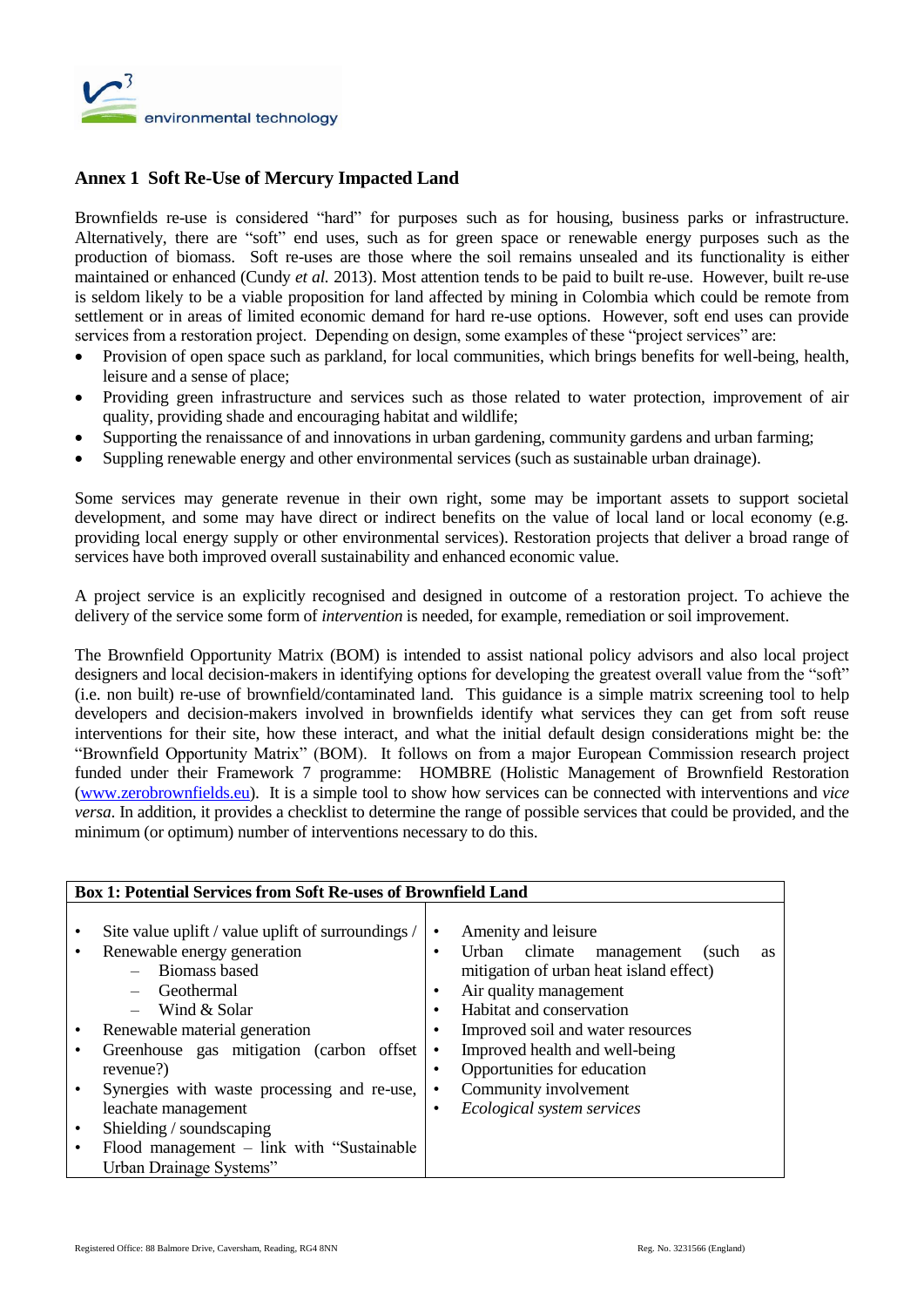

The BOM is available in the original English language version (Bardos *et al.* 2016) and will be available in a version adapted by this project for circumstances in Colombia and written in Spanish.

- The original BOM is available for download and use from HOMBRE's "Brownfield Navigator" page [\(http://bfn.deltares.nl/bfn/site/index.php/standard/bfn\\_home\)](http://bfn.deltares.nl/bfn/site/index.php/standard/bfn_home). The *Brownfield Navigator* is an online environment which accompanies and supports decision makers through the different management phases in the land cycle which also includes tools for describing and note taking on a geo-spatial basis the various interventions and their opportunities.
- The Colombian Spanish Language version will be available in early 2017..

The BOM is a simple tool which sets out which services are delivered by particular interventions, using a simple colour coding for each intersection of a possible intervention with a possible service, as follows:

- Deep green: this intervention generally directly delivers this service;
- Light green: there is potentially a direct or associated service benefit--depending on site specific circumstances;
- Blue: while there is potentially a direct service benefit, there is the possibility that this intervention could be antagonistic to the service, depending on site specific circumstances; therefore, an appropriate site specific management and design needs careful consideration;
- Amber: the intervention is generally antagonistic to the service in question, so some form of mitigation would be needed.

As illustrated in Figure 1 (below), viewing across a row, from a particular intervention, it is possible to see how this intervention can deliver (or may impede) services across a broad range of categories. Looking at rows together allows a range of services to be maximised across two or more interventions. In both cases the decision is simply based on the range of colours: maximising the green intersections. Where there are blue or amber intersections then a more detailed consideration of the nature of the site and the nature of the intervention is needed. A very detailed "informational" version of the BOM provides supporting information and links to further citations and examples to facilitate this. The informational BOM is also available from http://bfn.deltares.nl/bfn/site/index.php/ [standard/bfn\\_home.](http://bfn.deltares.nl/bfn/site/index.php/%20standard/bfn_home) However, as part of the FCO supported project*,* the goal has been to provide an abbreviated version to use as a starting point for design discussions in Colombia. Although a detailed informational version in Spanish would be a large undertaking, it may be justified in a follow on project depending on the interest in the abbreviated BOM tool (i.e.a proof of concept).

The BOM is organised using a hierarchy of categories of services and interventions, as listed in Table 1. The simple BOM provides some additional guidance in each green or blue coloured intersection cell between intervention and service. This comprises a case study to illustrate the interaction between intervention and service and a web-link to further information about the case study. In this way users can directly migrate to examples of particular interventions and services that interest them (see Figure 1). In the Colombia adapted version additional case study information has been provided to give links to more local examples, even if these are still only at a "pilot" stage.

| <b>Services</b>                                         | <b>Interventions</b>                                   |
|---------------------------------------------------------|--------------------------------------------------------|
| Soil Improvement<br>$\bullet$                           | Soil Management                                        |
| Water Resource Improvement<br>$\bullet$                 | Water Management                                       |
| Provision of Green Infrastructure<br>$\bullet$          | <b>Implementing Green Infrastructure</b><br>$\bullet$  |
| Risk Mitigation of Contaminated Soil and<br>$\bullet$   | <b>Gentle Remediation Options</b><br>$\bullet$         |
| Groundwater                                             | <b>Other Remediation Options</b><br>٠                  |
| Mitigation of Human Induced Climate Change<br>$\bullet$ | Renewables (energy, materials, biomass)<br>$\bullet$   |
| (global warming)                                        | Sustainable Land Planning and Development<br>$\bullet$ |
| Socio-Economic Benefits                                 |                                                        |

### **Table 1: The overarching services and interventions considered within the Brownfield opportunity matrix**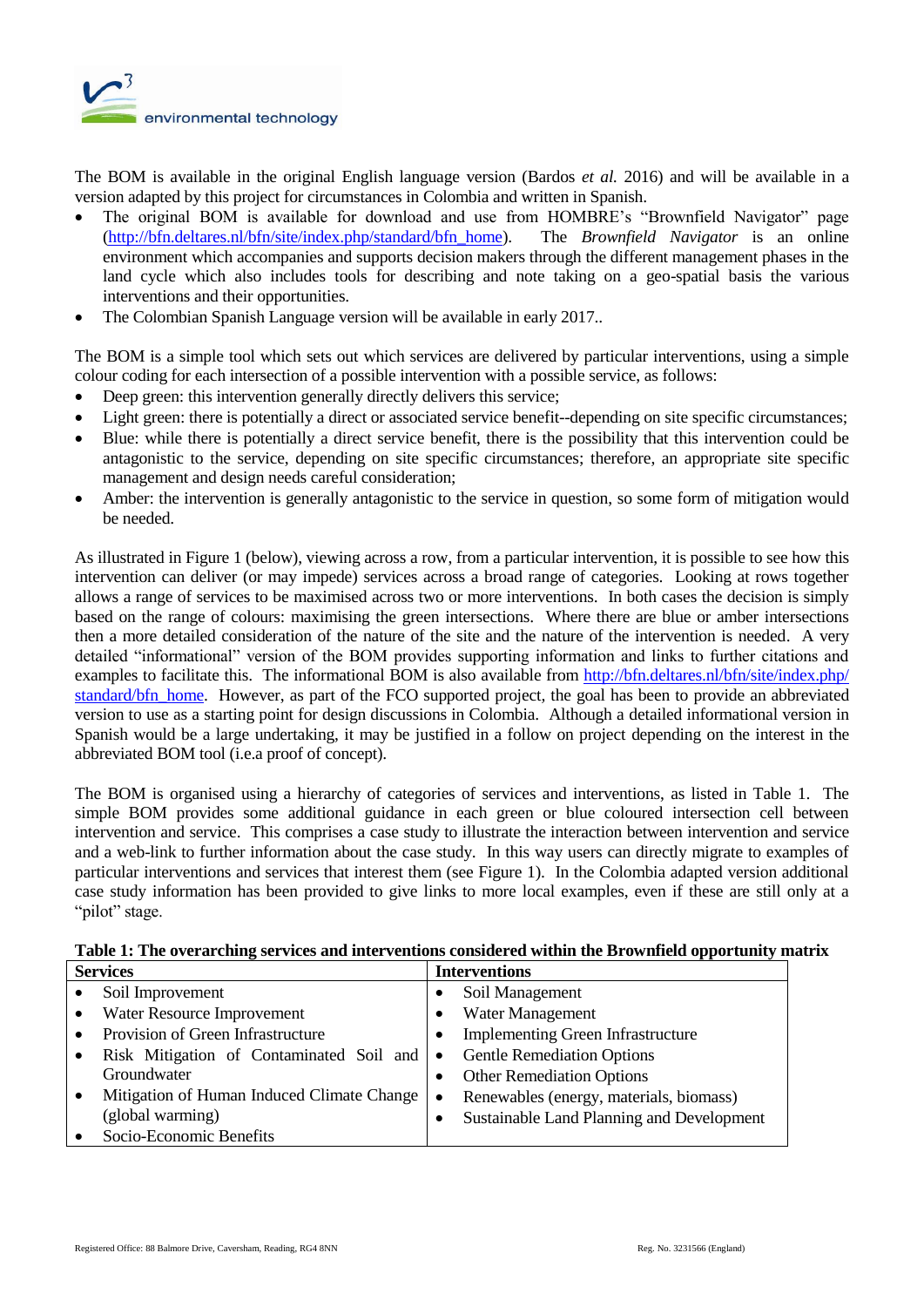



**Figure 1 View of the simplified Brownfield Opportunity Matrix.**

### **Reference:**

Bardos, P., Jones, S., Stephenson, I., Menger, P., Beumer, V., Neonato, F., Maring, L., Ferber, U., Track, T. and Wendler, K. (2016) Optimising Value from the Soft Re-use of Brownfield Sites. Science of the Total Environment 563-564 pp 769-782 DOI 10.1016/j.scitotenv.2015.12.002. [http://dx.doi.org/10.1016/ j.scitotenv.](http://dx.doi.org/10.1016/%20j.scitotenv.%202015.12.002) [2015.12.002](http://dx.doi.org/10.1016/%20j.scitotenv.%202015.12.002)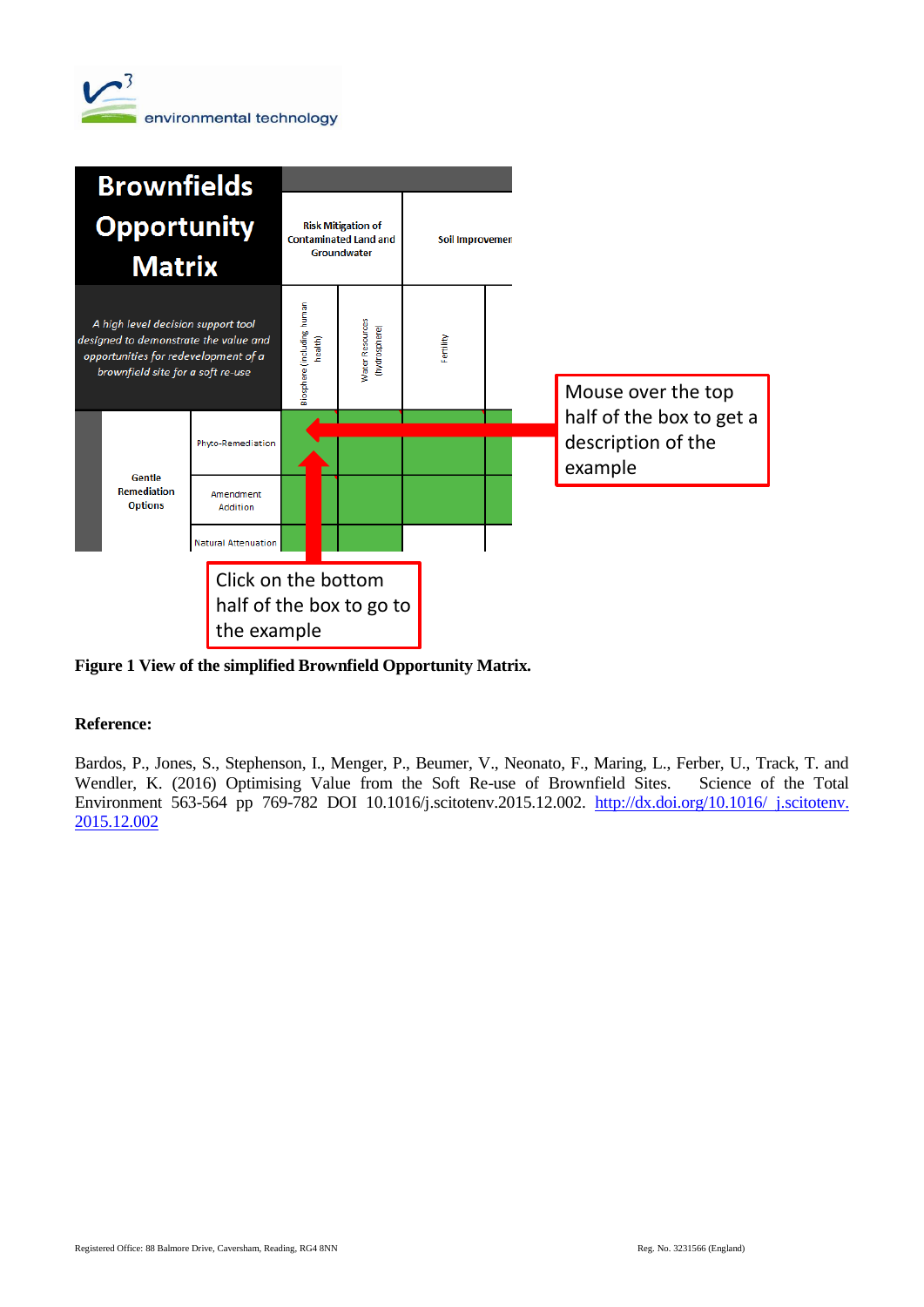

# **Annex 2 Soft Re-Use of Mercury Impacted Land**

Where brownfield or marginal land is contaminated, then the risks of that contamination need to be assessed to determine if any form or management (such as remediation) is needed. Risks might be posed to human health or the wider environment, i.e. water, ecology (Defra 2011, Nathanail and Bardos 2004). For a contamination risk to be present three components need to be in place: a source of hazardous substances, a receptor that might be affected by them, and a pathway that links the source to the receptor (as illustrated in Figure 2). This combination is called a *contaminant linkage* or a *pollutant linkage*. In the majority of developed countries the process of land contamination is one of *Risk Based Land Management* (Veger et al. *et al.* 2002) to a lesser or greater extent (Nathanail *et al.* 2014). Extensive guidance has been developed in several countries: in the UK, this high level guidance for this is contained in a series of Model Procedures (Environment Agency and Defra 2004). More recently, with the advent of *sustainable remediation* concepts (Bardos *et al.* 2016), the new model is *Sustainable Risk Based Land Management*. This approach encapsulates decades of learning from many countries. For example, the first land restoration projects in the UK (the Lower Swansea Valley) began to be planned in the 1950s. Countries at the beginning of the development of contaminated land management policies and frameworks can benefit from this learning and avoid considerable costs and many technical mistakes. For example, a recent UK *Prosperity Fund* project has encapsulated this learning for China (Coulon *et al.* 2016).

Risk management is the process of assessing risks and deciding what needs to be done about them; that is, whether the risk is significant and, if so, whether it needs to be mitigated by some form of remediation intervention. The structure of contaminant linkages also indicates the principle points of intervention that can be used to manage risks (Nathanail *et al.* 2007), as follows:

- At the level of the source; for example, as a source removal action
- At the level of the pathway; for example, managing the spreading of a groundwater plume, including by *monitored* natural attenuation
- At the level of the receptor; for example, by dense planting to prevent human access or by some form of planning (institutional) control to limit the allowable use of the land (e.g. not for housing with gardens).

A risk management approach may integrate interventions at different levels. For example, partial source removal for pathway management to deal with residual contamination may be combined with additional protection via a planning control(e.g. restrictions on use of water from particular boreholes). Figure 2 gives examples of these interventions in a gentle remediation context.

A special case exists for land where biomass is produced. Biomass itself may become a pathway for spreading contamination to other people, even for non-food crops, depending on how and where the biomass is utilised. This situation may (1)render biomass unsuitable for use, (2) suitable for use only in controlled facilities, such as waste to energy facilities, or (3) necessitate mitigation measures, such as the use of *in situ* stabilisation to reduce plant uptake. (Andersson-Sköld *et al* 2014, Jones *et al.* 2016).



**Figure 2 A contaminant linkage, and different gentle remediation interventions at the level of source, pathway and receptor.**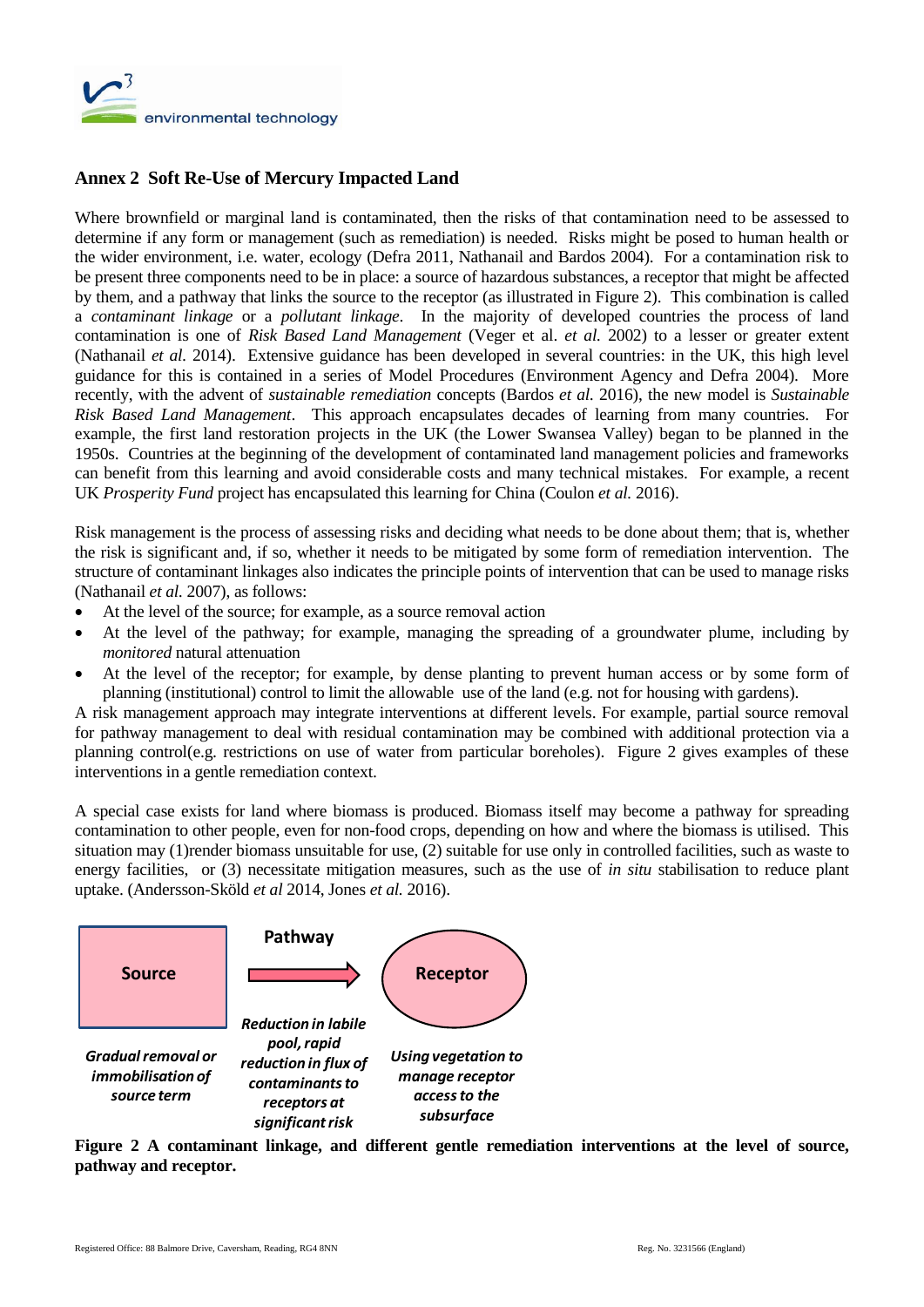

Conventional approaches to remediation have focussed mainly on containment, cover and removal to landfill (or "dig and dump"). From the late 1990s onwards there has been a move towards treatment-based remediation strategies, using *in situ* and *ex situ* treatment technologies such as soil washing, "pump and treat" of contaminated groundwater, coupled with the widespread adoption of a risk-based approach to contaminated land management. Recently, building on earlier ideas about low input approaches, the concept of Gentle Remediation Options (GRO) has emerged. GRO are defined (e.g. Cundy *et al.* 2013) as risk management strategies/technologies that result in a net gain (or at least no gross reduction) in soil function as well as risk management. This emphasis on maintenance and improvement of soil function means that they have particular usefulness for maintaining biologically productive soils, which is important where a "soft" end use for a site (such as urban parkland, biomass/biofuels production, etc*.*) is being considered (Cundy *et al.* 2016). This section provides technical guidance on a range of key GROs based on outputs from the European Commission Framework 7 research project (Gentle Remediation of Trace Element Contaminated Land [\(www.greenland-project.eu\)](http://www.greenland-project.eu/) and the HOMBRE project mentioned above, supplemented by information from the US EPA on phytotechnologies for remediation [\(https://clu](https://clu-in.org/techfocus/default.focus/sec/Phytotechnologies/cat/Overview)[in.org/techfocus/default.focus/sec/Phytotechnologies/cat/Overview\)](https://clu-in.org/techfocus/default.focus/sec/Phytotechnologies/cat/Overview).

GROs encompass a number of technologies including:

- The use of plant, fungal microbiological processes for removal, degradation or immobilisation of contaminants,; and
- In situ stabilization (using biological or chemical processes; for example, sorption to biochar) or extraction of contaminants.

Biologically productive soils include those used for agriculture, habitat, forestry, amenity, and landscaping, and, therefore, GROs will tend to be of most benefit where a "soft" end use of the land is intended.

Gentle remediation options are best deployed to remove the labile (or bioavailable) pool of inorganic contaminants from a site (e.g. phytoextraction), remove or degrade organic contaminants (e.g. phytodegradation), protect water resources (e.g. rhizofiltration), or stabilise or immobilise contaminants in the subsurface (e.g. phytostabilisation, in situ immobilisation/phytoexclusion). These approaches can be tailored along contaminant linkages as suggested above.

The GREENLAND project developed a simple and transparent decision support framework for promoting the appropriate use of gentle remediation options and encouraging participation of stakeholders, supplemented by a set of specific design aids for use when GRO appear to be a viable option (Cundy Iet al. 2015). The framework is presented as a three phased model or Decision Support Tool (DST), in the form of a Microsoft Excel-based workbook, designed to inform decision-making and options appraisal during the selection of remedial approaches for contaminated sites. It can be downloaded fro[m www.greenland-project.eu.](http://www.greenland-project.eu/)

Intelligently applied GRO can provide: (a) rapid risk management via pathway control, through containment and stabilisation, coupled with a longer term removal or immobilisation/isolation of contaminants (Cundy et al. 2016); and (b) a range of additional economic (e.g. biomass generation), social (e.g. leisure and recreation) and environmental (e.g. CO<sub>2</sub> sequestration, water filtration and drainage management, restoration of plant and animal communities) benefits. Phytoremediation techniques involving *in situ* stabilisation of contaminants or gradual removal of the labile (i.e. bioavailable or easily-extractable) fraction of contaminants present at a site can be durable solutions as long as land use and land management practice does not undergo substantive change causing shifts in pH, Eh, plant cover etc. This requirement, suggests that some form of institutional or planning control may be required. The use of institutional controls over land use, however, is a key element of urban remediation using conventional technologies (e.g. limitation of use for food production), so any requirement for institutional control and management with phytoremediation continues a long established precedent.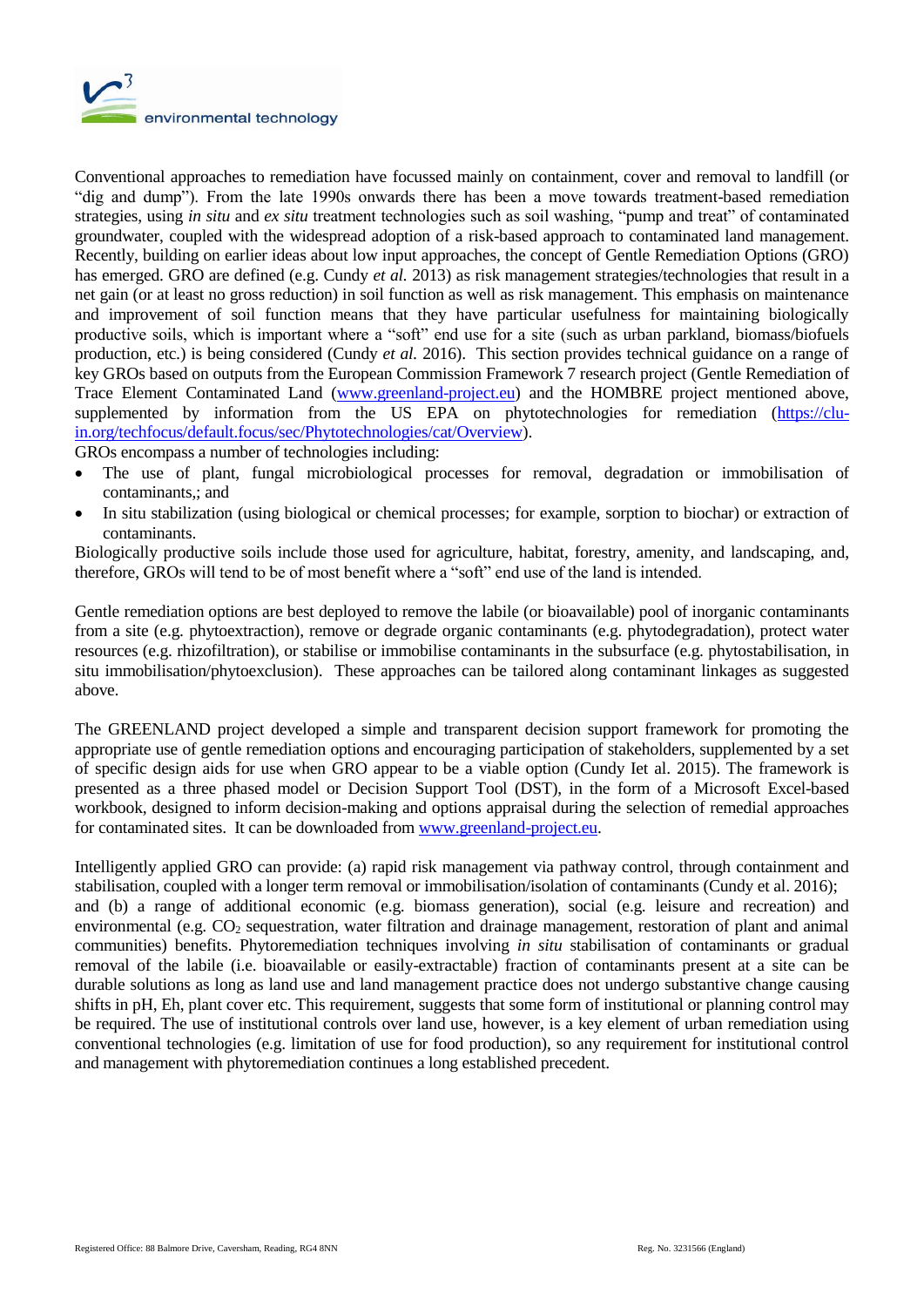

#### **References**

Y. Andersson-Sköld, P. Bardos, M. Chalot, V. Bert, G. Crutu, P. Phanthavongsa, M. Delplanque, T. Track, A.B. Cundy (2014) Developing and validating a practical decision support tool (DST) for biomass selection on marginal land. Journal of Environmental Management, 145, 113–121

Bardos, R.P., Andersson-Sköld, A., Keuning, S., Polland, M., Suer, P. and Track, T. (2010) Crop Based Systems for Sustainable Risk Based Land Management for Economically Marginal Degraded Land. Final Research Report. (Rejuvenate Project) Report for the European Commission's 6th Framework Programme project SNOWMAN (contract no ERAC-CT-2003-003219). [www.snowman-era.net/pages/science.html](http://www.snowman-era.net/pages/science.html)

Bardos, R.P., Bone, B.D., Boyle, R., Evans, F., Harries, N., Howard, T. and Smith, J.W.N. (2016) The rationale for simple approaches for sustainability assessment and management in contaminated land practice. Science of the Total Environment 563-564 pp 755-768 DOI 10.1016/j.scitotenv.2015.12.001 (Supplementary Information = DOI: 10.13140/RG.2.1.1614.6964) <http://dx.doi.org/10.1016/j.scitotenv.2015.12.001>

Beumer, V., Bardos, P, Menger, P. et al (2014) Decision support system on soft uses. HOMBRE Project Deliverable D5.2. [www.zerobrownfields.eu](http://www.zerobrownfields.eu/) DOI: 10.13140/2.1.3175.0722

Frederic Coulon, Paul Bardos, Nicola Harries, Kate Canning, Mengfang Chen, Quing Hu, Kevin Jones, Fasheng Li, Hong Li, Diogo Gomes, Ming Liu, Rongxia Liu, Xia Yang (2016) Land contamination and brownfield management policy development in China: learning from the UK experience. Report from the China UK Partnership for Contaminated Land Management March 2016.<http://cnukcontaminatedland.com/uk/downloads>

Cundy, A., Bardos, P., Puschenreiter, M., Witters, N., Mench, M., Bert, V., Friesl-Hanl, W., Muller, I., Weyens N., and Vangronsveld J. (2015) Developing Effective Decision Support for the Application of "Gentle" Remediation Options: The GREENLAND Project. Remediation Journal 25(3) 101-11[4 www.wileyonlinelibrary.com](http://www.wileyonlinelibrary.com/)

Cundy, A.B., Bardos, R.P., Puschenreiter, M., Mench, M., Bert V., Friesl-Hanl, W., Müller, I, Li, X.N., Weyens, N., Witters, N. and Vangronsveld J. (2016) Brownfields to green fields: Realising wider benefits from practical contaminant phytomanagement strategies. Journal of Environmental Management doi:10.1016/j.jenvman.2016.03.028[, www.sciencedirect.com/science/article/pii/S0301479716301190](http://www.sciencedirect.com/science/article/pii/S0301479716301190)

Cundy A.B, Bardos R.P, Church A., Puschenreiter, M. Friesl-Hanl M, Müller I., Neu S., Mench M., Witters N. and Vangronsveld J. (2013) Developing principles of sustainability and stakeholder engagement. Journal of Environmental Management 129 (2013) 283-291. [www.sciencedirect.com/science/article/pii/S0301479713005112](http://www.sciencedirect.com/science/article/pii/S0301479713005112)

Defra - Department for Environment, Food and Rural Affairs (2011) Guidelines for Environmental Risk Assessment and Management. [https://www.gov.uk/government/publications/guidelines-for-environmental-risk](https://www.gov.uk/government/publications/guidelines-for-environmental-risk-assessment-and-management-green-leaves-iii)[assessment-and-management-green-leaves-iii](https://www.gov.uk/government/publications/guidelines-for-environmental-risk-assessment-and-management-green-leaves-iii)

Environment Agency and Department for Environment, Food and Rural Affairs - Defra (2004) Model procedures for the management of land contamination. Environment Agency R&D Report CLR11. Environment Agency, Bristol, UK[. www.gov.uk/government/uploads/system/uploads/attachment\\_data/file/297401/scho0804bibr-e-e.pdf](http://www.gov.uk/government/uploads/system/uploads/attachment_data/file/297401/scho0804bibr-e-e.pdf) 

Interstate Technology and Regulatory Council - ITRC (2009) Phytotechnology Technical and Regulatory Guidance and Decision Trees, Revised. Report Phyto-3, February 2009. ITRC, Washington DC, USA. <http://www.itrcweb.org/Guidance/GetDocument?documentID=64>

Sarah Jones, Paul Bardos, Petra S Kidd, Michel Mench, Frans de Leij; Tony Hutchings; Andrew Cundy, Chris Joyce, Gerhard Soja, Wolfgang Friesl-Hanl, Rolf Herzig, Pierre Menger, (2016) Biochar and Compost Amendments Enhance Copper Immobilisation and Support Plant Growth in Contaminated Soils, Journal of